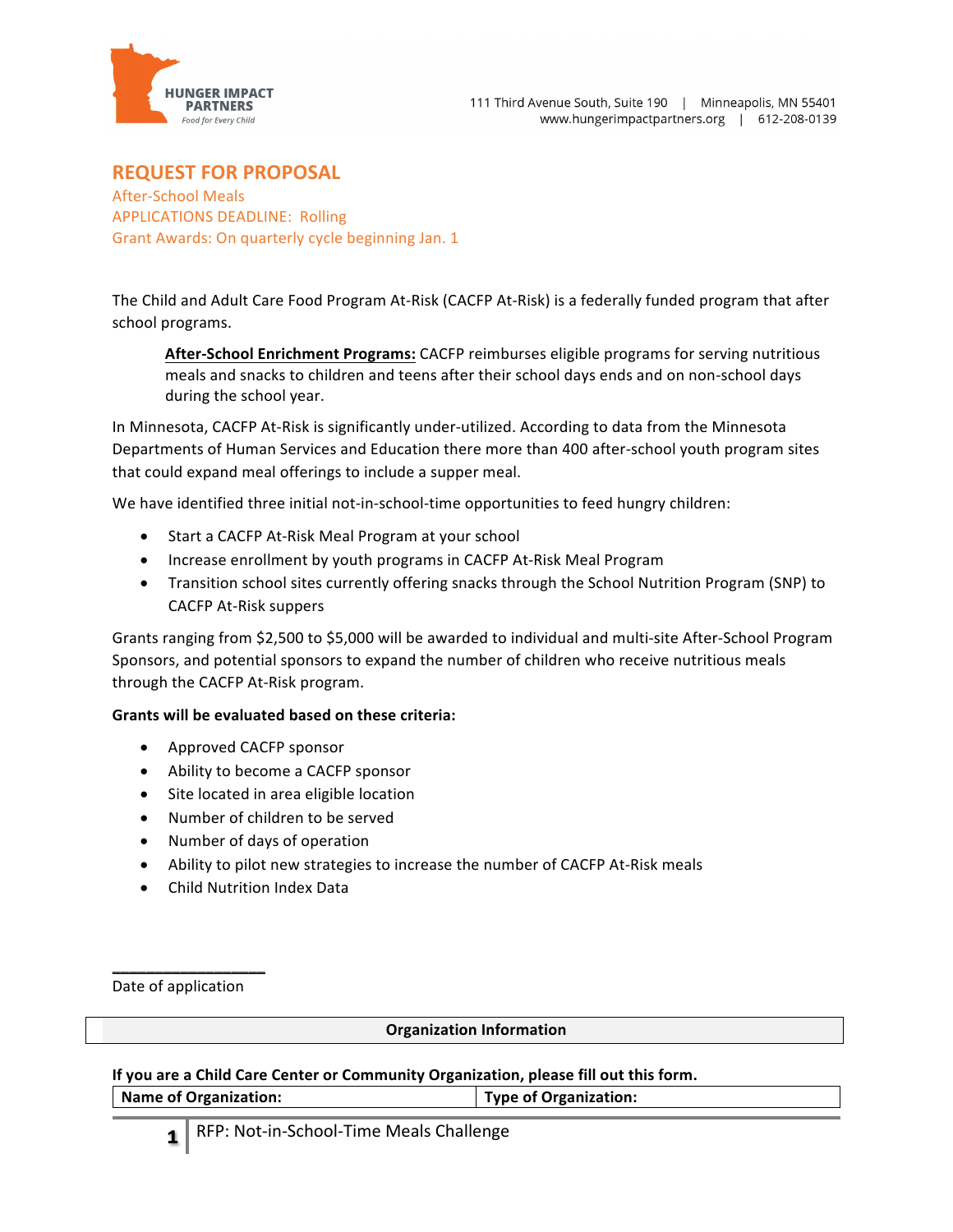

| <b>Street Address:</b>                           | City, State, Zip:           |
|--------------------------------------------------|-----------------------------|
| <b>Phone Number:</b>                             | Website:                    |
| <b>Name/Title of Organization Leader:</b>        | <b>Direct Phone Number:</b> |
|                                                  | Email:                      |
| <b>Name/Title of Application Contact Person:</b> | <b>Direct Phone Number:</b> |
|                                                  | Email:                      |
| <b>Program Partners:</b>                         | <b>Site Locations:</b>      |

If you are a School or School District, please fill out this form.

| <b>School Name:</b>                              | <b>School District Name:</b> |
|--------------------------------------------------|------------------------------|
| <b>Street Address:</b>                           | City, State, Zip:            |
| <b>Phone Number:</b>                             | Website:                     |
| Superintendent:                                  | <b>Direct Phone Number:</b>  |
|                                                  | Email:                       |
| <b>Principal:</b>                                | <b>Direct Phone Number:</b>  |
|                                                  | Email:                       |
| <b>District Business Official/Manager:</b>       | <b>Direct Phone Number:</b>  |
|                                                  | Email:                       |
| <b>Name/Title of Application Contact Person:</b> | <b>Direct Phone Number:</b>  |
|                                                  | Email:                       |
| <b>Total Enrollment:</b>                         | <b>Grades:</b>               |

#### **Proposal Information**

1. Provide a brief narrative of the project and its goals. What do you hope to accomplish?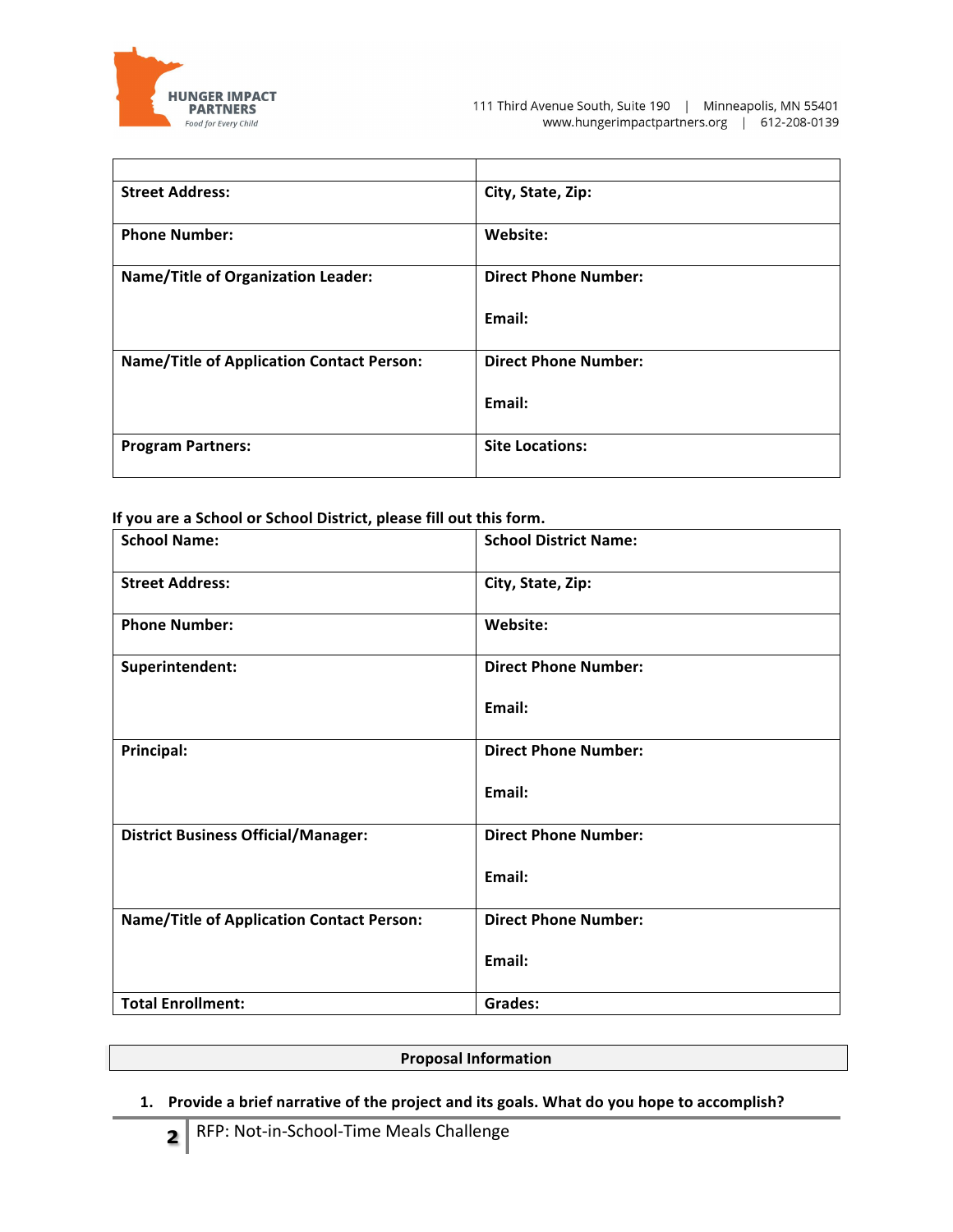

2. What sources would you need to accomplish these goals? Please provide an estimated budget and list any internal and external resources that will or may be put toward the project.

3. Please list the sites where you are currently serving CACFP meals and those you wish to **expand.** 

**4. How many CACFP meals did you provide in 2015/2016? How many CACFP meals do you expect**  to serve through this program? How many students do you expect will participate? Please provide a brief explanation of how you arrived these estimates.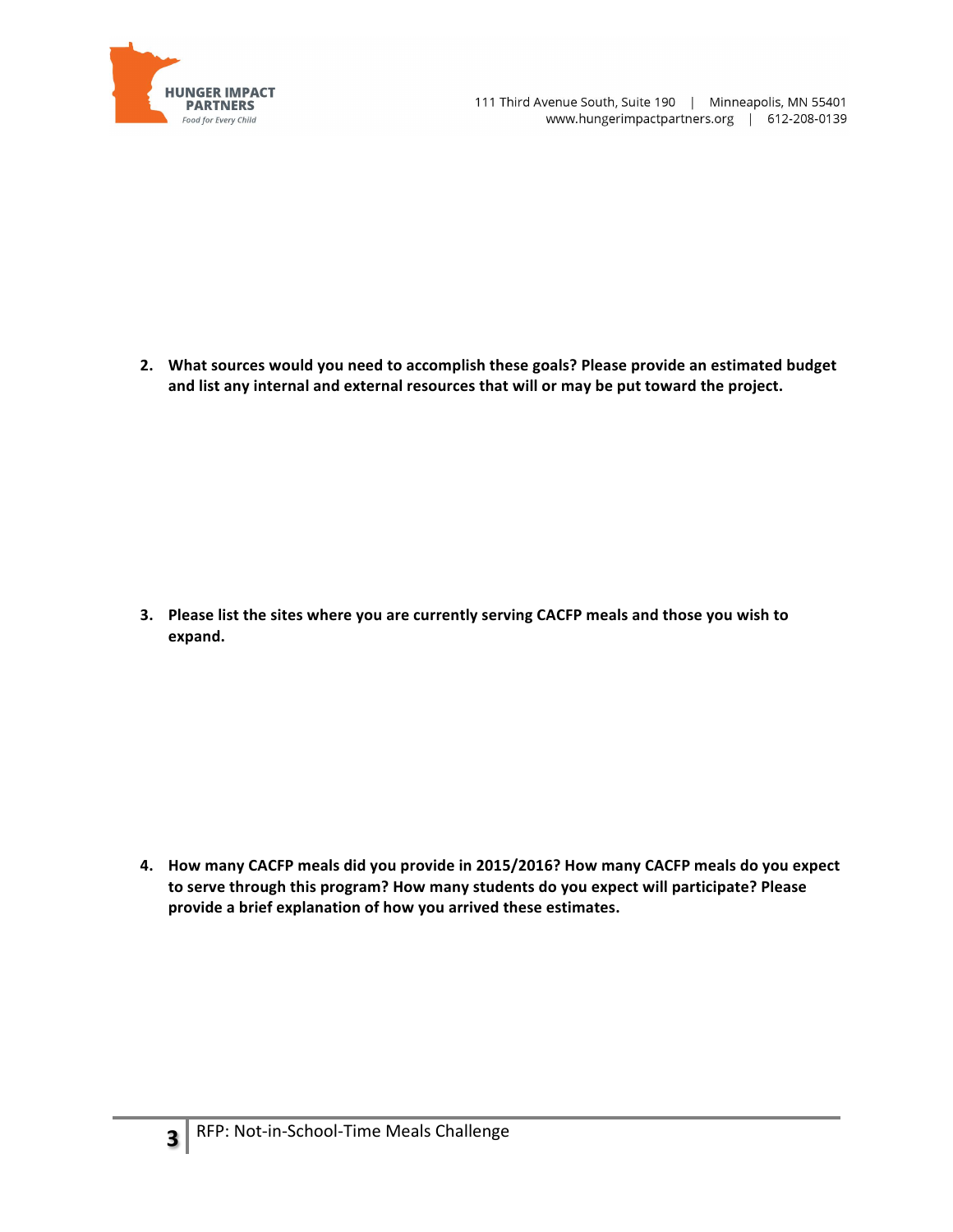

## 5. What is the timeline for the project? What are key milestones?

| Phase | Goal | <b>Timeline</b> |
|-------|------|-----------------|
|       |      |                 |
|       |      |                 |
|       |      |                 |
|       |      |                 |
| з     |      |                 |
|       |      |                 |

### **6. How will you measure your progress and outcomes?**

|                                                | <b>Budget</b> |  |
|------------------------------------------------|---------------|--|
| <b>Dollar amount requested:</b>                |               |  |
| Total project budget, if greater than request: |               |  |

**Authorization**

Printed Name of Organization Leader

\_\_\_\_\_\_\_\_\_\_\_\_\_\_\_\_\_\_\_\_\_\_\_\_\_\_\_\_\_\_\_\_\_\_\_\_\_\_\_\_\_\_\_\_\_\_

Signature Date

**APPLICATION SUBMISSION AND NOTIFICATION**